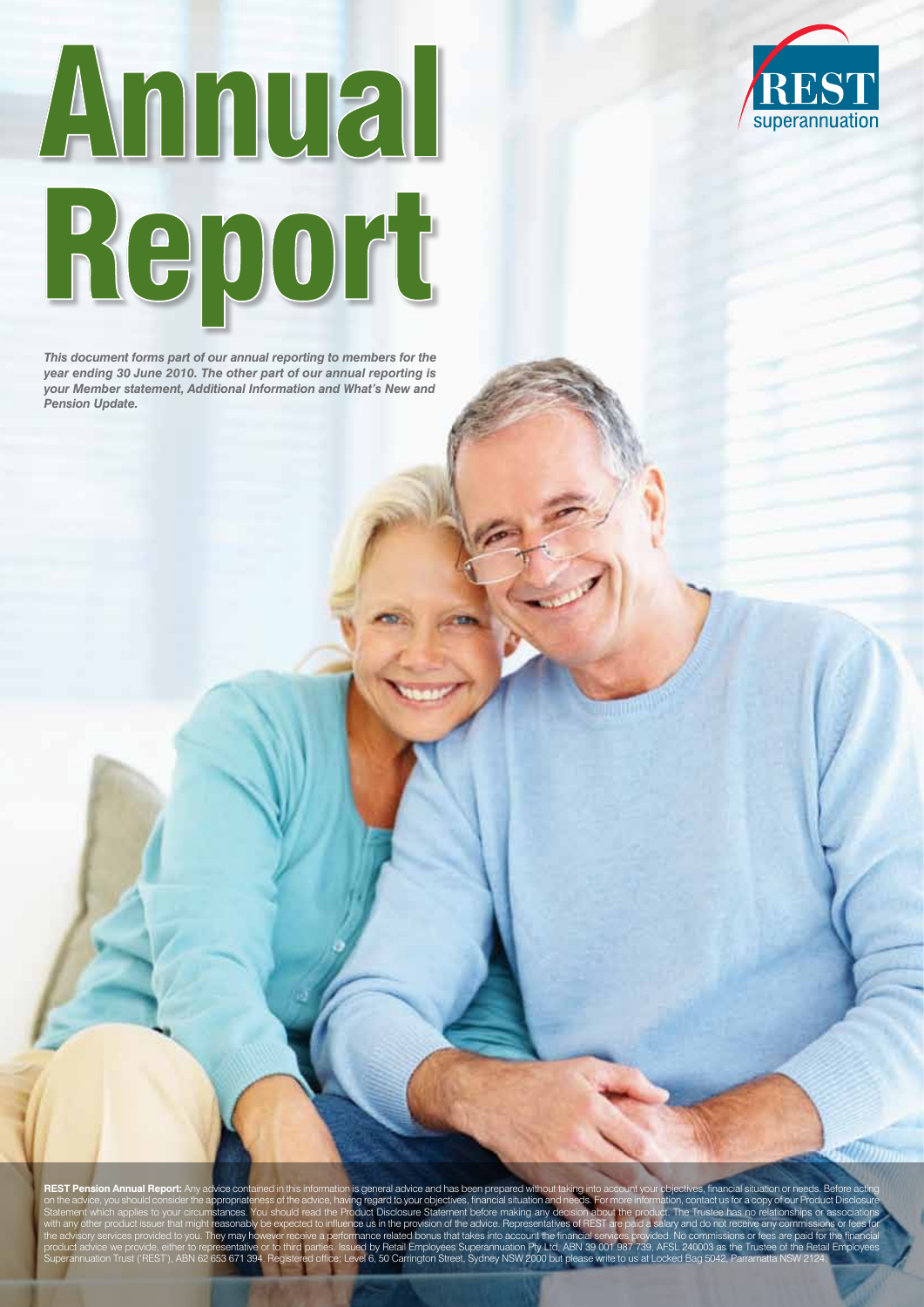# **1 | annual report**

# **REST financial statements 2010**

On this page are the 'Changes in net assets' and 'Statement of net assets' from 2009 to 2010. The information on this page is an abbreviated version of the full REST annual financial report, which has been audited by PricewaterhouseCoopers Chartered Accountants. If you would like a copy of the full financial statements please write to us at REST Pension, Locked Bag 5042, Parramatta NSW 2124.

### Auditor's approval

We have audited the financial statements of Retail Employees Superannuation Trust for the year ending 30 June 2010 in accordance with the Australian Auditing Standards. In our opinion the information reported in the abridged financial statements is consistent with the annual financial report from which it is derived and upon which we expressed an unqualified audit opinion in our report to the members, dated 16 September 2010. For a better understanding of the scope of our audit, this report should be read in conjunction with our audit report on the annual financial report.

PricewaterhouseCoopers Chartered Accountants

### David Coogan, Partner

| Changes in net assets                                                                |            |            |  |
|--------------------------------------------------------------------------------------|------------|------------|--|
|                                                                                      | \$ Million |            |  |
|                                                                                      | 2010       | 2009       |  |
| Net market value of assets available                                                 |            |            |  |
| to pay benefits at beginning of the                                                  |            |            |  |
| financial year                                                                       | 14,589.4   | 14,536.5   |  |
| <b>PLUS</b>                                                                          |            |            |  |
| Contributions by employers                                                           | 1,900.1    | 1,777.3    |  |
| Contributions by members                                                             | 260.2      | 236.7      |  |
| <b>Rollovers into REST</b>                                                           | 419.1      | 373.8      |  |
| Net group life proceeds received                                                     | 84.7       | 25.1       |  |
| Interest earned                                                                      | 1.6        | 2.1        |  |
| Group life rebate                                                                    | 30.9       | 20.1       |  |
| Other revenue                                                                        | 0.4        | $-0.1$     |  |
| Investment earnings (including changes<br>in net market values)                      | 1,917.0    | $-1,211.7$ |  |
| Total gross income for the year                                                      | 4,614.0    | 1,223.3    |  |
| <b>LESS</b>                                                                          |            |            |  |
| Benefits paid                                                                        | 832.4      | 790.1      |  |
| Administration costs                                                                 | 84.6       | 91.7       |  |
| Investment management charges                                                        | 62.4       | 51.6       |  |
| Custodian fees                                                                       | 4.0        | 3.4        |  |
| Group life insurance premiums                                                        | 234.9      | 147.3      |  |
| Taxes                                                                                | 403.4      | 86.3       |  |
| <b>Total outgoings</b>                                                               | 1,621.7    | 1,170.4    |  |
| Net market value of assets available to<br>pay benefits at end of the financial year | 17,581.7   | 14,589.4   |  |

### **Reserves**

REST has a number of reserves, including a contingency reserve, capital reserve, group life insurance reserve and administration reserve. As at 30 June 2010, the total reserves were valued at \$170 million. These reserves are maintained and used in accordance with REST's reserving policy, such as to meet any contingencies and provide for future capital requirements, or insurance and administration payments. REST currently has adequate provisions in its reserves.

As reported two years ago, the Trustee resolved to maintain its reserves at an appropriate level by reducing the unit prices/crediting rates by 0.3% in the next two years. The Trustee reduced the unit prices/crediting rates by 0.2% during the year ended 30 June 2009. The remaining 0.1% was adjusted during the year ended 30 June 2010.

| <b>Statement of net assets</b>                |            |          |  |  |
|-----------------------------------------------|------------|----------|--|--|
|                                               | \$ Million |          |  |  |
|                                               | 2010       | 2009     |  |  |
| <b>Securities</b>                             |            |          |  |  |
| Australian listed shares                      | 4,533.1    | 3,787.8  |  |  |
| Australian bonds                              | 1,064.3    | 846.7    |  |  |
| <b>Discount securities</b>                    | 1,375.6    | 1,644.9  |  |  |
| Overseas listed shares                        | 3,677.6    | 2,825.3  |  |  |
| Overseas bonds                                | 1,327.5    | 646.0    |  |  |
| Other                                         |            |          |  |  |
| Unlisted trust units (cash)                   | 187.2      | 168.4    |  |  |
| Unlisted trust units (property)               | 1,252.0    | 1,149.5  |  |  |
| Unlisted trust units (growth alternatives)    | 1,500.3    | 1,307.3  |  |  |
| Unlisted trust units (defensive alternatives) | 842.0      | 653.5    |  |  |
| Unlisted trust units (other)                  | 1,204.5    | 669.3    |  |  |
| <b>Derivatives</b>                            | 348.3      | 267.0    |  |  |
| Cash/other                                    | 619.5      | 830.0    |  |  |
| Direct property                               | 352.5      | 355.2    |  |  |
| <b>Total investments</b>                      | 18,284.4   | 15,150.9 |  |  |
| Amount receivable                             | 94.8       | 61.2     |  |  |
| Other assets                                  | 210.4      | 306.0    |  |  |
| <b>Total assets</b>                           | 18,589.6   | 15,518.1 |  |  |
| <b>LESS</b>                                   |            |          |  |  |
| Benefits payable                              | 47.4       | 17.7     |  |  |
| Liability for taxation                        | 105.7      | 142.5    |  |  |
| <b>Derivatives</b>                            | 383.2      | 148.9    |  |  |
| Other liabilities                             | 471.6      | 619.6    |  |  |
| <b>Total liabilities</b>                      | 1,007.9    | 928.7    |  |  |
| <b>NET ASSETS</b>                             | 17,581.7   | 14,589.4 |  |  |

### Movement in REST's reserves

| Year | \$ (millions) |
|------|---------------|
| 2008 | $-$ \$39.5    |
| 2009 | \$26.3        |
| 2010 | \$59.5        |

REST reserves the right to adjust the crediting rate and/or unit prices in accordance with its reserving policy without prior notice.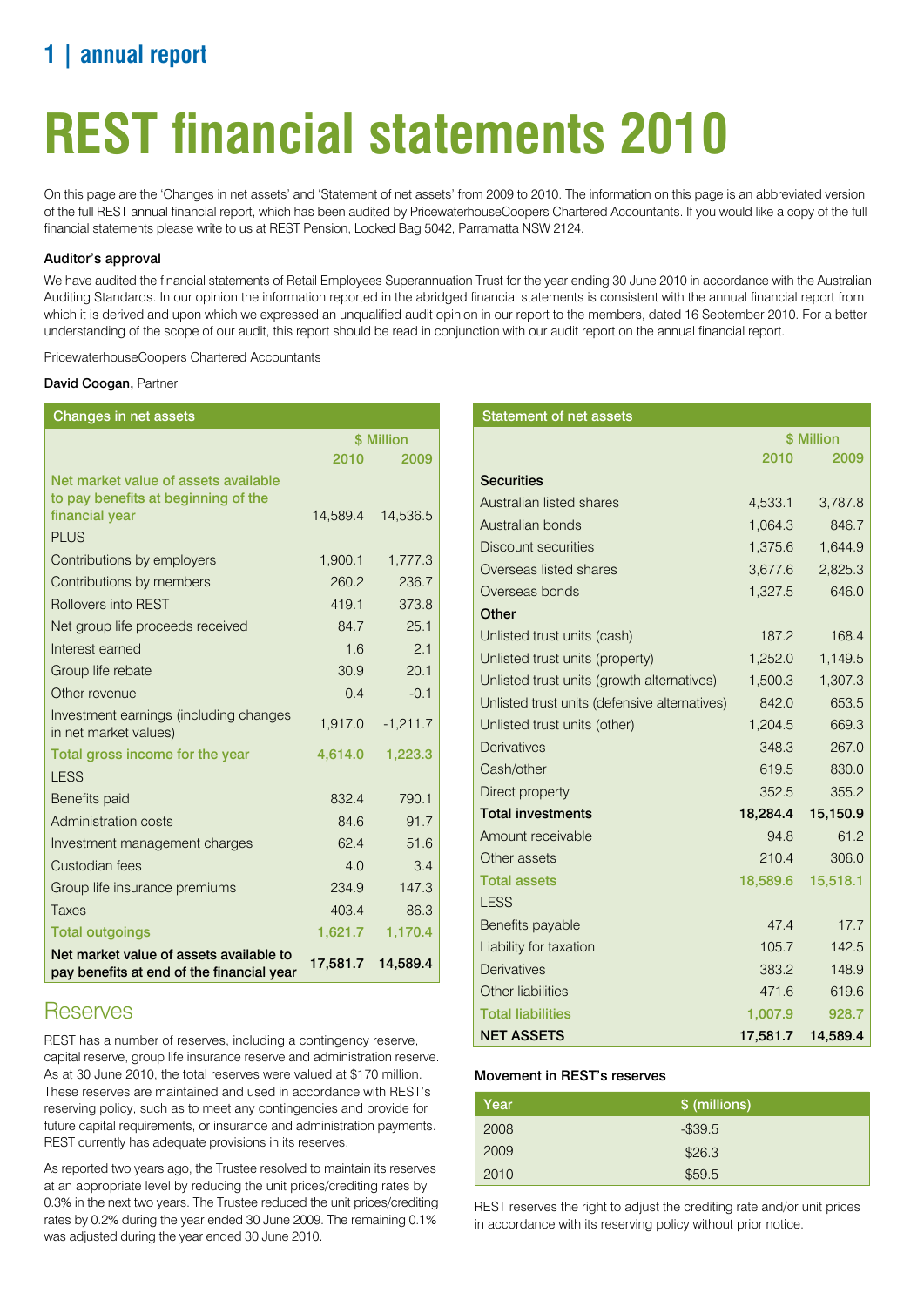# **Your investment options**

REST Pension offers 13 investment options. With REST Pension, you can:

- choose not to make an investment choice, in which case you'll be invested in the Balanced investment option, REST Pension's default option
- mix and match across all options to create your own portfolio
- choose to invest your current super savings differently to your future contributions
- switch to another option(s). Four switches in each financial year are free. A \$20 fee applies per switch request thereafter.

In addition, it's important to note that:

- your switch will become effective 10 days after REST receives your request. Where this falls on a weekend or national holiday, your switch will be processed on the next business day
- before switching your investments or leaving the Fund, you should check the current value (in units) of your investment
- if you are in the Core Strategy, you should check the crediting rate that applies prior to leaving.

When looking at REST Pension's investment options on pages 3 to 6, it's important to keep in mind the following investment basics:

- your investment in this Fund is not guaranteed. Past performance is not necessarily an indication of future performance
- the value of your investment can rise or fall
- returns are quoted to give an indication of the expected relative performances of the investment options over the long-term
- we will tell you if more than 5% of the Fund's assets are invested in any one investment. On 30 June 2010, REST had no more than 5% of the Fund's assets invested in any one investment.

### What are derivatives?

We allow our investment managers to use derivatives. Derivatives include futures, options and swap contracts. They are used to protect the value of portfolios against falling prices and to enable managers to change their investment exposure in different markets or sectors without buying or selling the actual securities.

### Members invested in the Core Strategy investment option

### How are returns credited to my account?

If your super is invested in the Core Strategy, a crediting rate is calculated at least once each week. Returns are credited to your account at the end of each financial year or earlier if you leave REST or switch out of the Core Strategy. Your credited returns may be positive or negative. Fees and charges will also affect your account balance.

### Members not invested in the Core Strategy investment option

### What are unit prices and why do my returns fluctuate?

If you invest in the Structured or Member-tailored Options, your money will purchase a number of units in the investment option(s) of your choice. The number of units purchased depends on the value of the units (called the unit price) at the date of purchase.

The value of your account balance may go up and down, depending on variations to the unit price of your chosen investment option(s) and the amount of fees and charges applied to your account. Your member statement will show your account balance as a dollar value and as a number of units for the Structured and Member-tailored Options.

# Who's managing your money?

REST has carefully selected external investment managers. These investment managers, alongside the Fund's wholly-owned investment manager, Super Investment Management Pty Limited, undertake the day to day management of these investments.

#### Investment managers as at 30 June 2010\*

|                                                     | % Managed |
|-----------------------------------------------------|-----------|
| 452 Capital Pty Limited                             | 4.33%     |
| Acadian Asset Management (Australia) Limited        | 1.17%     |
| Aberdeen Asset Management                           | 0.63%     |
| <b>AMP Capital Investors Limited</b>                | 4.90%     |
| Apostle Asset Management Limited                    | 1.98%     |
| <b>AQR Capital Management, LLC</b>                  | 0.82%     |
| Babson Capital Management, LLC                      | 1.44%     |
| <b>Baillie Gifford</b>                              | 2.68%     |
| Balanced Equity Management Pty Limited              | 8.15%     |
| Bentham Asset Management Pty Ltd                    | 0.31%     |
| <b>Brandes Investment Partners, LLC</b>             | 2.63%     |
| Brandywine Global Investment Management, LLC        | 3.87%     |
| Bridgewater Associates, Inc.                        | 3.29%     |
| <b>Charter Hall Group</b>                           | 0.75%     |
| Colonial First State Global Asset Management        | 2.17%     |
| Cooper Investors Pty Limited                        | 4.29%     |
| Credit Suisse Asset Management                      | 1.06%     |
| <b>Fauchier Partners</b>                            | 2.49%     |
| Holowesko                                           | 2.40%     |
| <b>GMO Australia Limited</b>                        | 2.33%     |
| <b>GPT Group</b>                                    | 1.01%     |
| Greencape Capital Proprietary Limited               | 1.10%     |
| MFS Institutional Advisors, Inc.                    | 3.79%     |
| Orion Asset Management Limited                      | 3.45%     |
| Paradice Investment Management Pty Ltd              | 6.85%     |
| Putnam Investments Australia Pty Limited            | 0.95%     |
| Pzena Investment Management, LLC                    | 2.70%     |
| Renaissance Asset Management Pty Ltd                | 0.31%     |
| Stone Tower Capital, LLC                            | 1.19%     |
| Super Investment Management Pty Limited^            | 20.48%    |
| T. Rowe Price Global Investment Services Ltd        | 2.49%     |
| UBS Global Asset Management (Australia)             | 1.74%     |
| Warakirri Asset Management                          | 0.51%     |
| Wellington International Management Company Pte Ltd | 1.71%     |

- This list does not total 100%, as investment managers that manage less than 0.01% are not listed, and due to rounding. For a listing of investment managers by asset class, please go to www.rest.com.au, click on Performance & Investments, and then Investment Managers.
- ^ Super Investment Management Pty Limited ABN 86 079 706 657 (Australian Financial Services Licence Number 240004) is a wholly-owned company of REST. Super Investment Management Pty Limited, like other investment managers of REST, receives a fee for its investment management services. REST deals with Super Investment Management Pty Limited on an arms-length basis.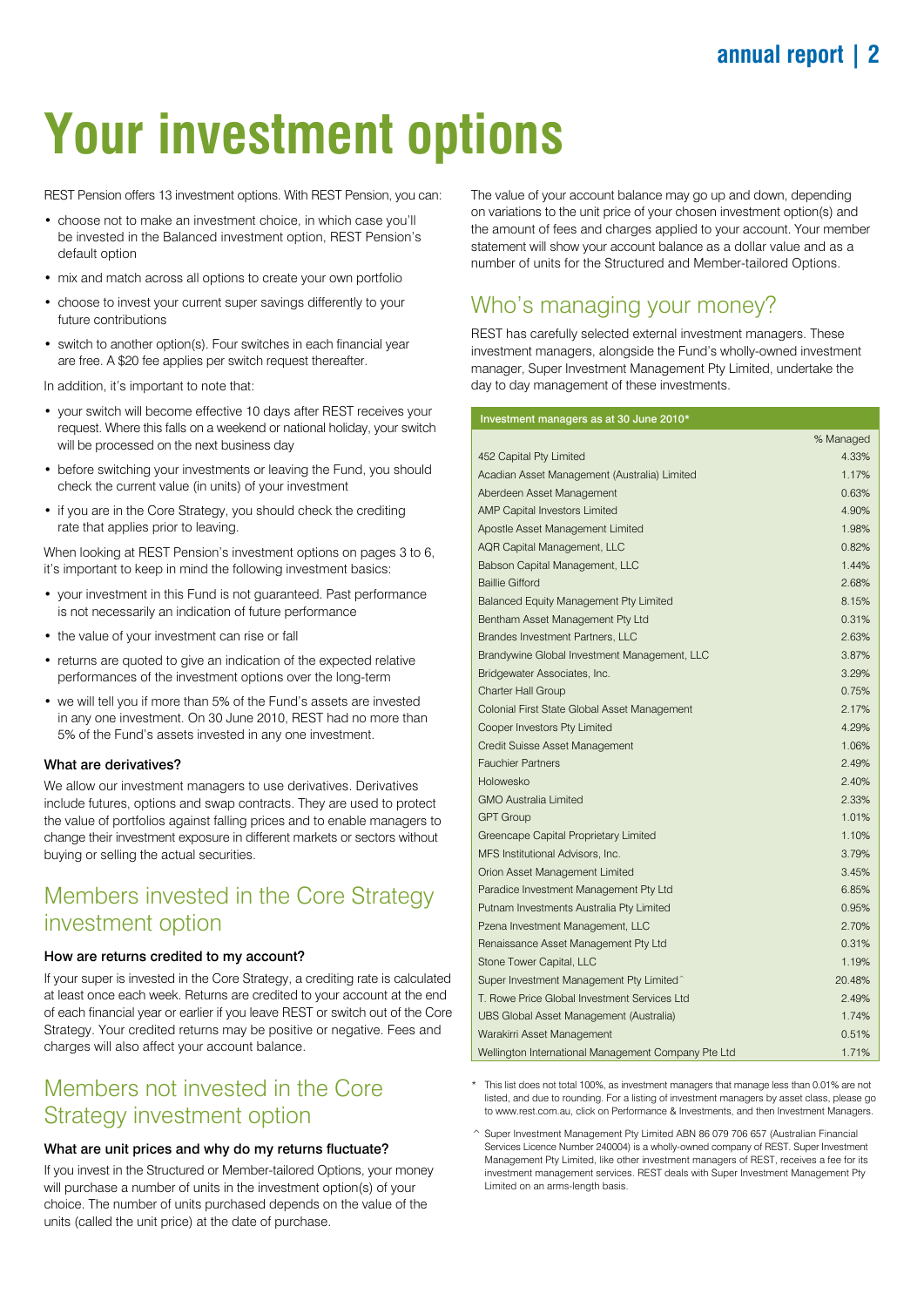# **3 | annual report**

|                                                                                                                                                                                                                                                                                                                                                                                                                                                                                                                                                                                                                                                                                                                                                                                                                                                                                                                                                                                                              | <b>Core Strategy</b><br><b>Structured options</b>                                                                                                                                                                                                                                                                                                                                                                                                                 |                                                           |                                                                                                                                                                                                                             |                                                                                         |                                                                                                                                                                                                                                                                                                                                                                                                                                                                                                                                                                                                                                                            |                                                                                                                                                                                                                                                                                                        |                                                |
|--------------------------------------------------------------------------------------------------------------------------------------------------------------------------------------------------------------------------------------------------------------------------------------------------------------------------------------------------------------------------------------------------------------------------------------------------------------------------------------------------------------------------------------------------------------------------------------------------------------------------------------------------------------------------------------------------------------------------------------------------------------------------------------------------------------------------------------------------------------------------------------------------------------------------------------------------------------------------------------------------------------|-------------------------------------------------------------------------------------------------------------------------------------------------------------------------------------------------------------------------------------------------------------------------------------------------------------------------------------------------------------------------------------------------------------------------------------------------------------------|-----------------------------------------------------------|-----------------------------------------------------------------------------------------------------------------------------------------------------------------------------------------------------------------------------|-----------------------------------------------------------------------------------------|------------------------------------------------------------------------------------------------------------------------------------------------------------------------------------------------------------------------------------------------------------------------------------------------------------------------------------------------------------------------------------------------------------------------------------------------------------------------------------------------------------------------------------------------------------------------------------------------------------------------------------------------------------|--------------------------------------------------------------------------------------------------------------------------------------------------------------------------------------------------------------------------------------------------------------------------------------------------------|------------------------------------------------|
|                                                                                                                                                                                                                                                                                                                                                                                                                                                                                                                                                                                                                                                                                                                                                                                                                                                                                                                                                                                                              |                                                                                                                                                                                                                                                                                                                                                                                                                                                                   |                                                           |                                                                                                                                                                                                                             | Cash Plus                                                                               |                                                                                                                                                                                                                                                                                                                                                                                                                                                                                                                                                                                                                                                            | <b>Capital Stable</b>                                                                                                                                                                                                                                                                                  |                                                |
| Objective<br>This is the goal or<br>objective of the<br>investment option                                                                                                                                                                                                                                                                                                                                                                                                                                                                                                                                                                                                                                                                                                                                                                                                                                                                                                                                    | To achieve a balance of risk and<br>return by investing in both growth<br>assets and defensive assets.                                                                                                                                                                                                                                                                                                                                                            |                                                           |                                                                                                                                                                                                                             | higher return on cash while                                                             | Maintain the purchasing power of the<br>funds invested by earning a slightly<br>minimising the risk of any capital loss.                                                                                                                                                                                                                                                                                                                                                                                                                                                                                                                                   | A stable pattern of returns that at<br>the same time maintains a low<br>probability of a negative return in<br>any one year.                                                                                                                                                                           |                                                |
| Target return<br>This is what the Trustee<br>ses to determine asset<br>allocation. It is also<br>used to measure if the<br>investment objective<br>is met. It is not a<br>guaranteed rate of return                                                                                                                                                                                                                                                                                                                                                                                                                                                                                                                                                                                                                                                                                                                                                                                                          | $CPI + 3%$ pa over the long-term<br>(rolling 5 year periods).                                                                                                                                                                                                                                                                                                                                                                                                     |                                                           |                                                                                                                                                                                                                             | Outperform the UBSA Bank<br>Bill Index over the short-term<br>(rolling 2 year periods). |                                                                                                                                                                                                                                                                                                                                                                                                                                                                                                                                                                                                                                                            | $CPI + 1\%$ pa over the medium-term<br>(rolling 4 year periods).                                                                                                                                                                                                                                       |                                                |
| Asset allocation<br>For the Core Strategy<br>pption, the asset<br>llocation will vary year<br>o year within the ranges<br>shown in brackets. This<br>also means the allocation<br>to defensive assets and<br>growth assets will vary<br>from time to time.<br>For all options other than<br>he Core Strategy:<br>The allocation to an<br>individual asset class<br>may vary by +/- 5%<br>from the benchmark<br>allocation shown, but<br>not below 0% or more<br>than 100% for an<br>individual asset class<br>Where an option does<br>not currently have a<br>benchmark allocation<br>to Cash, an allocation<br>of up to 5% may be<br>introduced; and<br>The overall allocation<br>to growth assets and<br>defensive assets may<br>vary by +/- 10% from<br>the allocation shown.<br><b>REST's Trustee reserves</b><br>the right to vary the ass<br>Illocations, including<br>the benchmarks and<br>anges, of all or any of<br>the investment options<br>introduce new options<br><i>ithout prior notice.</i> | 23% defensive, 77% growth<br>A mix of shares and bonds, property,<br>infrastructure, alternative assets<br>and cash.<br>The first number is the<br>actual asset allocation as<br>at 30 June 2010<br>Growth alternatives - 4.9% (5%) (0-20%)<br>$9.8\%$ (9%) (0-20%)<br>Infrastructure<br>4.0% (5%) (0-15%)<br>Property<br>9.6% (10%) (0-25%)<br>Overseas shares<br>The italic figures in<br>brackets are the asset<br>allocation benchmarks<br>as at 30 June 2010 | Defensive<br>alternatives<br>20.3% (23%) (5-35%)          | - Cash securities<br>8.9% (6%) (0-25%)<br><b>Bonds</b><br>13.9% (12%<br>$(10-75%)$<br>Australian shares<br>28.6% (30%) (15-45%)<br>The bold figures in<br>brackets are the asset<br>allocation ranges as<br>at 30 June 2010 | 100% defensive<br>been hedged to a floating rate.<br>Defensive<br>alternatives 10% ·    | Cash plus a small allocation to Defensive<br>Alternatives. Cash consists of a portfolio<br>of securities with a low level of interest<br>rate risk. It includes securities which either<br>have, on average, a short-term to maturity<br>(less than 12 months), for example, bank<br>deposits, bank bills and commercial<br>paper, or securities which have a floating<br>interest rate that resets over short-term<br>periods (less than 12 months), for<br>example, residential mortgage backed<br>securities. The portfolio also includes an<br>allocation to Government and corporate<br>bonds where the interest rate risk has<br>Cash securities 90% | 65% defensive, 35% growth<br>Mainly bonds and cash, with smaller<br>proportions of shares, property,<br>infrastructure and alternative assets.<br>Defensive<br>alternatives 5% -<br>Growth alternatives 6%-<br>Infrastructure 3%-<br>Property 5%-<br>Overseas shares<br>1%<br>Australian<br>shares 10% | - Cash securities<br>27%<br>Bonds 33%          |
| Time horizon                                                                                                                                                                                                                                                                                                                                                                                                                                                                                                                                                                                                                                                                                                                                                                                                                                                                                                                                                                                                 | Medium to long: $3$ to $5+$ years                                                                                                                                                                                                                                                                                                                                                                                                                                 |                                                           |                                                                                                                                                                                                                             | Short: 1 to $2+$ years                                                                  |                                                                                                                                                                                                                                                                                                                                                                                                                                                                                                                                                                                                                                                            | Short to medium: 3+ years                                                                                                                                                                                                                                                                              |                                                |
| Risk of negative<br>return<br>This shows the<br>approximate risk of the<br>investment options                                                                                                                                                                                                                                                                                                                                                                                                                                                                                                                                                                                                                                                                                                                                                                                                                                                                                                                | Moderate: approximately 7 years<br>in a 35 year working life.                                                                                                                                                                                                                                                                                                                                                                                                     |                                                           |                                                                                                                                                                                                                             | in a 35 year working life.                                                              | Very low: approximately 2 years                                                                                                                                                                                                                                                                                                                                                                                                                                                                                                                                                                                                                            | Low: approximately 4 years<br>in a 35 year working life.                                                                                                                                                                                                                                               |                                                |
| What this option<br>has returned*<br>Returns are quoted<br>at 30 June each year<br>fter fees not directly<br>charged to your account<br>ave been deducted.                                                                                                                                                                                                                                                                                                                                                                                                                                                                                                                                                                                                                                                                                                                                                                                                                                                   | 2006<br>2007<br>2008<br>2009<br>2010<br>Five year<br>compound                                                                                                                                                                                                                                                                                                                                                                                                     | Earned<br>N/A<br>12.43%<br>$-4.43%$<br>$-8.42%$<br>12.90% | Credited <sup>t</sup><br>N/A<br>12.43%<br>$-4.35%$<br>$-8.62%$<br>12.80%                                                                                                                                                    | 2006<br>2007<br>2008<br>2009<br>2010<br>Five year<br>compound                           | 5.71%<br>6.66%<br>5.75%<br>1.84%<br>5.65%                                                                                                                                                                                                                                                                                                                                                                                                                                                                                                                                                                                                                  | 2006<br>2007<br>2008<br>2009<br>2010<br>Five year<br>compound                                                                                                                                                                                                                                          | 8.95%<br>11.26%<br>0.58%<br>$-2.56%$<br>11.62% |
| Other<br>management costs                                                                                                                                                                                                                                                                                                                                                                                                                                                                                                                                                                                                                                                                                                                                                                                                                                                                                                                                                                                    | average<br>2009/2010                                                                                                                                                                                                                                                                                                                                                                                                                                              | N/A                                                       | N/A<br>0.62%                                                                                                                                                                                                                | average<br>2009/2010                                                                    | 5.11% pa<br>0.15%                                                                                                                                                                                                                                                                                                                                                                                                                                                                                                                                                                                                                                          | average<br>2009/2010                                                                                                                                                                                                                                                                                   | 5.81% pa<br>0.44%                              |

Investment options with an exposure to the Bonds asset class may include a small exposure to non-fixed interest assets (such as equities, currencies and commodities). This exposure is not expected to exceed 5% of the asset class.

Investment options with an exposure to the Australian shares asset class may include companies listed in Australia whose legal domicile is overseas. In addition, up to 10% of this asset class may<br>be invested in stocks list

† Crediting rates have differed from actual earnings rates in some years, and for more information visit www.rest.com.au and click on Performance & Investments.

\* The returns stated are correct as at 30 June 2010. All returns are post investment management fees and are untaxed. Please note that past performance is not an indication of future performance.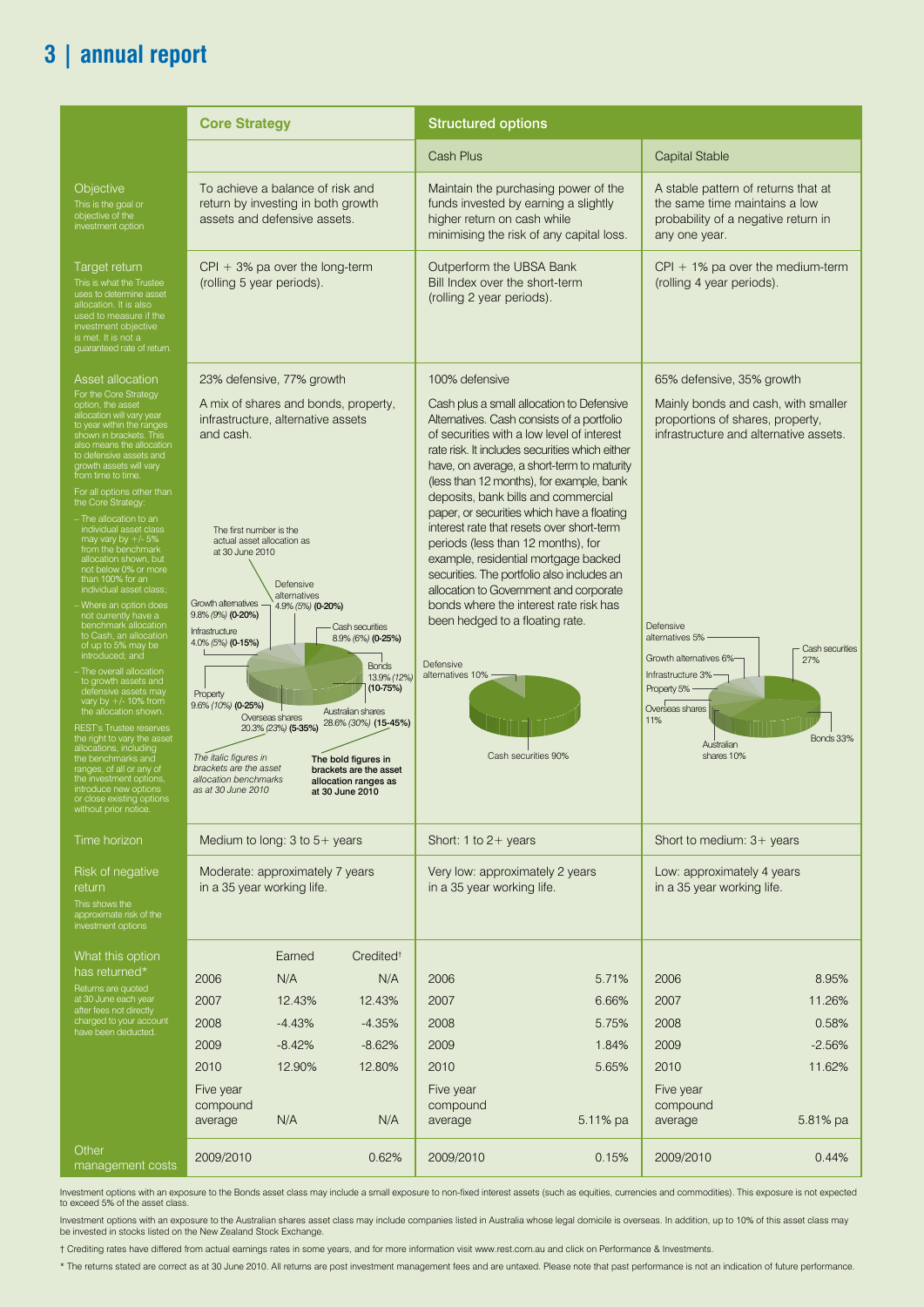# **annual report | 4**

| Balanced                                                                                                                                                                             | Diversified                                                                                                                                                                                  | <b>High Growth</b>                                                                                                                                 |
|--------------------------------------------------------------------------------------------------------------------------------------------------------------------------------------|----------------------------------------------------------------------------------------------------------------------------------------------------------------------------------------------|----------------------------------------------------------------------------------------------------------------------------------------------------|
| A good balance of risk and return by<br>investing in approximately equal proportions<br>of growth assets and defensive assets.                                                       | Strong returns over the longer term by<br>investing in a diversified mix of assets<br>weighted towards shares and other<br>growth assets.                                                    | Maximise returns over the long-term by<br>investing predominantly in growth assets.                                                                |
| $CPI + 2%$ pa over the medium-term                                                                                                                                                   | $CPI + 3%$ pa over the long-term                                                                                                                                                             | $CPI + 4%$ pa over the very long-term                                                                                                              |
| (rolling 4 year periods).                                                                                                                                                            | (rolling 5 year periods).                                                                                                                                                                    | (rolling 7 year periods).                                                                                                                          |
| 45% defensive, 55% growth                                                                                                                                                            | 20% defensive, 80% growth                                                                                                                                                                    | 5% defensive, 95% growth                                                                                                                           |
| A balanced mix of shares and bonds,<br>property, infrastructure, alternative assets<br>and cash.                                                                                     | Mainly shares, property, infrastructure<br>and alternative assets, with some bonds<br>and cash.                                                                                              | Shares, property, infrastructure and<br>alternative assets.                                                                                        |
|                                                                                                                                                                                      |                                                                                                                                                                                              |                                                                                                                                                    |
| Defensive<br>alternatives 5%<br>Growth alternatives 7% -<br>- Cash securities 17%<br>Infrastructure 3% -<br>Property 6%<br>Bonds 23%<br>Overseas shares 19%<br>Australian shares 20% | Defensive<br>alternatives 5%<br>Growth<br>alternatives 10% -<br>- Cash securities 7%<br>Infrastructure 5% $-$<br>Bonds 8%<br>Property 8%<br>Australian shares 30%<br>Overseas Shares 27% $-$ | Defensive<br>alternatives 5%<br>Growth<br>alternatives 11%<br>Infrastructure 5%<br>Australian<br>shares 37%<br>Property 10%<br>Overseas shares 32% |
| Medium to long: $3$ to $5+$ years                                                                                                                                                    | Long: $5+$ years                                                                                                                                                                             | Long: $7 + \text{years}$                                                                                                                           |
| Moderate: approximately 7 years in a 35 year                                                                                                                                         | High: approximately 9 years                                                                                                                                                                  | High: approximately 9 years                                                                                                                        |
| working life.                                                                                                                                                                        | in a 35 year working life.                                                                                                                                                                   | in a 35 year working life.                                                                                                                         |
|                                                                                                                                                                                      |                                                                                                                                                                                              |                                                                                                                                                    |
| 2006                                                                                                                                                                                 | 2006                                                                                                                                                                                         | 2006                                                                                                                                               |
| 12.15%                                                                                                                                                                               | 16.00%                                                                                                                                                                                       | 18.41%                                                                                                                                             |
| 2007                                                                                                                                                                                 | 2007                                                                                                                                                                                         | 2007                                                                                                                                               |
| 14.80%                                                                                                                                                                               | 19.52%                                                                                                                                                                                       | 22.19%                                                                                                                                             |
| 2008                                                                                                                                                                                 | 2008                                                                                                                                                                                         | $-9.11%$                                                                                                                                           |
| $-3.19%$                                                                                                                                                                             | $-6.70%$                                                                                                                                                                                     | 2008                                                                                                                                               |
| 2009                                                                                                                                                                                 | 2009                                                                                                                                                                                         | $-13.55%$                                                                                                                                          |
| $-6.44%$                                                                                                                                                                             | $-10.84%$                                                                                                                                                                                    | 2009                                                                                                                                               |
| 2010                                                                                                                                                                                 | 2010                                                                                                                                                                                         | 2010                                                                                                                                               |
| 13.08%                                                                                                                                                                               | 14.40%                                                                                                                                                                                       | 15.24%                                                                                                                                             |
| Five year                                                                                                                                                                            | Five year                                                                                                                                                                                    | Five year                                                                                                                                          |
| compound                                                                                                                                                                             | compound                                                                                                                                                                                     | compound                                                                                                                                           |
| 5.69% pa                                                                                                                                                                             | 5.70% pa                                                                                                                                                                                     | 5.55% pa                                                                                                                                           |
| average                                                                                                                                                                              | average                                                                                                                                                                                      | average                                                                                                                                            |
| 2009/2010                                                                                                                                                                            | 2009/2010                                                                                                                                                                                    | 0.70%                                                                                                                                              |
| 0.52%                                                                                                                                                                                | 0.64%                                                                                                                                                                                        | 2009/2010                                                                                                                                          |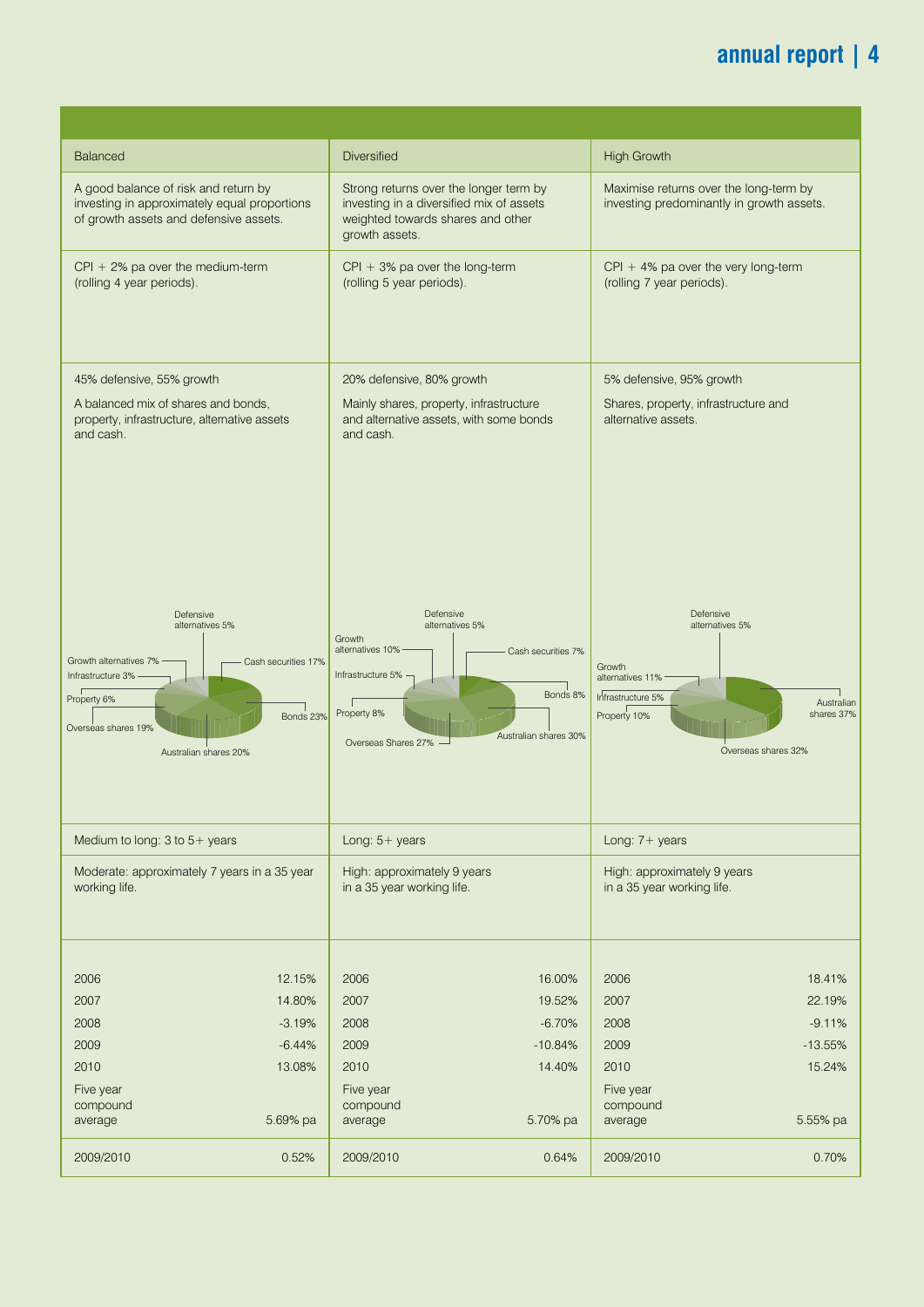# **5 | annual report**

|                                                                                                                                                                                                                                                                                                                                            | Member-tailored options                                                                                                                                                                                                                                                                                                                                                                                                                                                                                                                                                                                                               |                                                                                                                                                                                                                                                                                                                                                                                                                                                                                                                                                                                                                                         |                                                                                                                                                                                                                                                                                                                                                                                                                      |  |  |  |  |  |  |  |
|--------------------------------------------------------------------------------------------------------------------------------------------------------------------------------------------------------------------------------------------------------------------------------------------------------------------------------------------|---------------------------------------------------------------------------------------------------------------------------------------------------------------------------------------------------------------------------------------------------------------------------------------------------------------------------------------------------------------------------------------------------------------------------------------------------------------------------------------------------------------------------------------------------------------------------------------------------------------------------------------|-----------------------------------------------------------------------------------------------------------------------------------------------------------------------------------------------------------------------------------------------------------------------------------------------------------------------------------------------------------------------------------------------------------------------------------------------------------------------------------------------------------------------------------------------------------------------------------------------------------------------------------------|----------------------------------------------------------------------------------------------------------------------------------------------------------------------------------------------------------------------------------------------------------------------------------------------------------------------------------------------------------------------------------------------------------------------|--|--|--|--|--|--|--|
|                                                                                                                                                                                                                                                                                                                                            | <b>Basic Cash</b>                                                                                                                                                                                                                                                                                                                                                                                                                                                                                                                                                                                                                     | Cash                                                                                                                                                                                                                                                                                                                                                                                                                                                                                                                                                                                                                                    | <b>Bond</b>                                                                                                                                                                                                                                                                                                                                                                                                          |  |  |  |  |  |  |  |
| Objective<br>This is the goal or<br>bjective of the<br>nvestment option                                                                                                                                                                                                                                                                    | Provide members with the opportunity to construct portfolios that are appropriate to their own particular circumstances.<br>A member's portfolio may be constructed from one or more of the Basic Cash, Cash, Bond, Property, Shares, Australian<br>Shares and Overseas Shares options, as well as from the Structured options and the Core Strategy. This permits the<br>construction of members' portfolios with an extremely wide range of risk/return objectives.                                                                                                                                                                 |                                                                                                                                                                                                                                                                                                                                                                                                                                                                                                                                                                                                                                         |                                                                                                                                                                                                                                                                                                                                                                                                                      |  |  |  |  |  |  |  |
| Target return<br>his is what the Trustee<br>ses to determine<br>sset allocation. It is<br>so used to measure<br>f the investment<br>objective is met. It is<br>not a guaranteed rate<br>of return.                                                                                                                                         | Match the return of the Reserve Bank<br>cash rate target before tax and before<br>fees over rolling 1 year periods.                                                                                                                                                                                                                                                                                                                                                                                                                                                                                                                   | Perform in line with the UBSA Bank<br>Bill Index (before tax and after fees)<br>over rolling 1 year periods.                                                                                                                                                                                                                                                                                                                                                                                                                                                                                                                            | Outperform the benchmark return<br>(before tax and after fees) over<br>rolling 2 year periods. The benchmark<br>is calculated using the UBSA<br>Composite Bond Index, UBSA<br>Inflation Linked Bond Index<br>and Citigroup World Government<br>Bond Index in \$AUD (hedged).                                                                                                                                         |  |  |  |  |  |  |  |
| Asset allocation<br>ese charts show<br>e benchmark asset<br>location as at 30 June<br>010. There will be<br>hort-term variations<br>ound the benchmark<br>EST's Trustee reserves<br>e right to vary the ass<br>ocations of all or any<br>f the investment options<br>troduce new options<br>close existing options<br>ithout prior notice. | 100% defensive<br>The portfolio will invest in deposits with,<br>or short-term discount securities (bank<br>bills and negotiable certificates of deposit)<br>issued by, banks rated at least AA- at the<br>time of purchase, including the four largest<br>Australian trading banks (ANZ Banking<br>Group, Commonwealth Bank of Australia,<br>National Australia Bank and Westpac<br>Banking Corporation). It may also invest in<br>short-dated debt issued and guaranteed<br>by the Australian Commonwealth or State<br>Governments. All securities will have a<br>maximum term to maturity of one month.<br>Cash securities<br>100% | 100% defensive<br>A portfolio of securities with a low<br>level of interest rate risk. Includes<br>securities which either have, on<br>average, a short-term to maturity (less<br>than 12 months), for example, bank<br>deposits, bank bills and commercial<br>paper; or securities which have a<br>floating interest rate that resets over<br>short-term periods (less than 12<br>months), for example, residential<br>mortgage backed securities. The<br>portfolio also includes an allocation<br>to Government and corporate bonds<br>where the interest rate risk has been<br>hedged to a floating rate.<br>Cash securities<br>100% | 100% defensive<br>A mixture of Australian and<br>overseas debt securities issued by<br>Governments, semi-government<br>authorities and companies. Bonds<br>typically have a fixed coupon paid<br>on a regular basis and are exposed<br>to both interest rate risk (the impact<br>that changing interest rates have on<br>bond values) and in the case of<br>non-Government bonds, default risk.<br><b>Bonds 100%</b> |  |  |  |  |  |  |  |
| Time horizon                                                                                                                                                                                                                                                                                                                               | Very short: less than three months<br>Short: 1 to 2 years                                                                                                                                                                                                                                                                                                                                                                                                                                                                                                                                                                             |                                                                                                                                                                                                                                                                                                                                                                                                                                                                                                                                                                                                                                         | Short to medium: 3+ years                                                                                                                                                                                                                                                                                                                                                                                            |  |  |  |  |  |  |  |
| Risk of negative<br>return<br>This shows the<br>approximate risk of the<br>investment options                                                                                                                                                                                                                                              | Very low: approximately 2 years<br>It is not expected that the option<br>in a 35 year working life.<br>would experience a negative return<br>over any one-year period.                                                                                                                                                                                                                                                                                                                                                                                                                                                                |                                                                                                                                                                                                                                                                                                                                                                                                                                                                                                                                                                                                                                         | Moderate: approximately 5 years<br>in a 35 year working life.                                                                                                                                                                                                                                                                                                                                                        |  |  |  |  |  |  |  |
| What this option<br>has returned*<br>Returns are quoted<br>at 30 June each year<br>fter fees not directly<br>charged to your account<br>have been deducted.                                                                                                                                                                                | The Basic Cash option was<br>introduced on 1 June 2009                                                                                                                                                                                                                                                                                                                                                                                                                                                                                                                                                                                | 5.95%<br>2006<br>2007<br>6.83%<br>2008<br>5.86%                                                                                                                                                                                                                                                                                                                                                                                                                                                                                                                                                                                         | 3.68%<br>2006<br>5.14%<br>2007<br>2008<br>4.64%                                                                                                                                                                                                                                                                                                                                                                      |  |  |  |  |  |  |  |
|                                                                                                                                                                                                                                                                                                                                            | 2010<br>3.90%                                                                                                                                                                                                                                                                                                                                                                                                                                                                                                                                                                                                                         | 2009<br>2.53%<br>2010<br>5.45%<br>Five year<br>compound<br>5.31% pa<br>average                                                                                                                                                                                                                                                                                                                                                                                                                                                                                                                                                          | 2009<br>5.38%<br>2010<br>14.68%<br>Five year<br>compound<br>6.63% pa<br>average                                                                                                                                                                                                                                                                                                                                      |  |  |  |  |  |  |  |
| Other<br>management costs                                                                                                                                                                                                                                                                                                                  | 2009/2010<br>0.06%                                                                                                                                                                                                                                                                                                                                                                                                                                                                                                                                                                                                                    | 2009/2010<br>0.07%                                                                                                                                                                                                                                                                                                                                                                                                                                                                                                                                                                                                                      | 0.32%<br>2009/2010                                                                                                                                                                                                                                                                                                                                                                                                   |  |  |  |  |  |  |  |

Investment options with an exposure to the Bonds asset class may include a small exposure to non-fixed interest assets (such as equities, currencies and commodities). This exposure is not expected<br>to exceed 5% of the asset

Investment options with an exposure to the Australian shares asset class may include companies listed in Australia whose legal domicile is overseas. In addition, up to 10% of this asset class may be<br>invested in stocks list

\* The returns stated are correct as at 30 June 2010. All returns are post investment management fees and are untaxed. Please note that past performance is not an indication of future performance.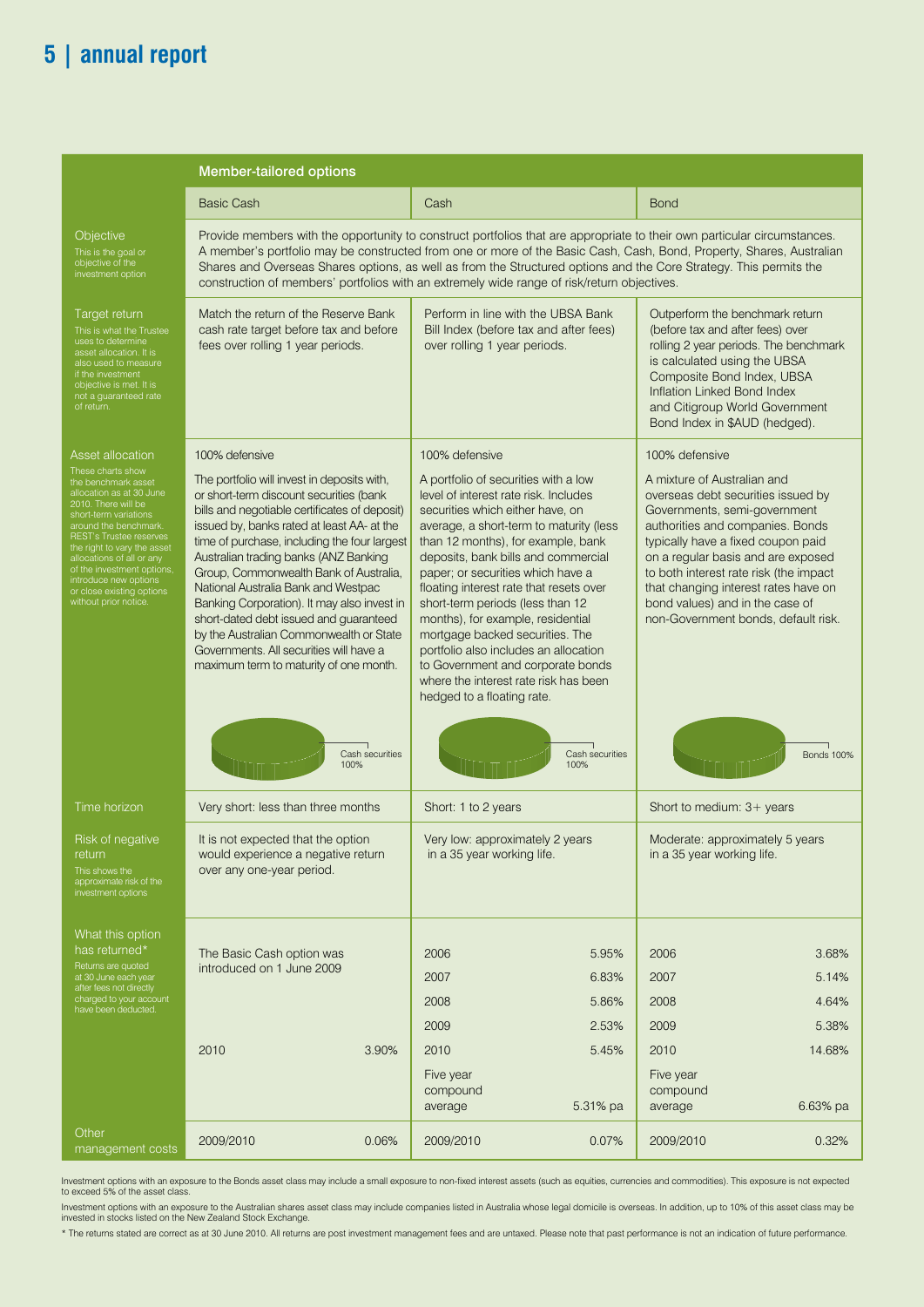# **annual report | 6**

| Overseas Shares                                                                                                         | <b>Australian Shares</b>                                                                                                                                                                                                                                                                                                                                                                                           | Shares                                                                                                                                                                                                                          | Property                                                                                                                                                                                              |
|-------------------------------------------------------------------------------------------------------------------------|--------------------------------------------------------------------------------------------------------------------------------------------------------------------------------------------------------------------------------------------------------------------------------------------------------------------------------------------------------------------------------------------------------------------|---------------------------------------------------------------------------------------------------------------------------------------------------------------------------------------------------------------------------------|-------------------------------------------------------------------------------------------------------------------------------------------------------------------------------------------------------|
|                                                                                                                         | Provide members with the opportunity to construct portfolios that are appropriate to their own particular circumstances.<br>A member's portfolio may be constructed from one or more of the Basic Cash, Cash, Bond, Property, Shares, Australian Shares and Overseas<br>Shares options, as well as from the Structured options and the Core Strategy. This permits the construction of members' portfolios with an |                                                                                                                                                                                                                                 | extremely wide range of risk/return objectives.                                                                                                                                                       |
| Outperform the MSCI World<br>ex-Australia Index in \$AUD<br>(before tax and after fees)<br>over rolling 3 year periods. | Outperform the S&P/ASX 300<br>Accumulation Index (before tax<br>and after fees) over rolling<br>3 year periods.                                                                                                                                                                                                                                                                                                    | Outperform the benchmark<br>return (before tax and after fees)<br>over rolling 3 year periods. The<br>benchmark is calculated using<br>the S&P/ASX 300 Accumulation<br>Index and the MSCI World<br>ex-Australia Index in \$AUD. | Outperform both the Mercer<br>Unlisted Property Index (before<br>tax and after fees) over rolling<br>3 year periods and the 10 year<br>bond rate plus 3% (after fees)<br>over rolling 5 year periods. |
| 100% growth                                                                                                             | 100% growth                                                                                                                                                                                                                                                                                                                                                                                                        | 100% growth<br>A mixture of Australian and<br>overseas shares.                                                                                                                                                                  | 100% growth                                                                                                                                                                                           |
|                                                                                                                         |                                                                                                                                                                                                                                                                                                                                                                                                                    |                                                                                                                                                                                                                                 |                                                                                                                                                                                                       |
| Overseas<br>shares 100%                                                                                                 | Australian<br>shares 100%                                                                                                                                                                                                                                                                                                                                                                                          | Overseas<br>shares 50%<br>Australian<br>shares 50%                                                                                                                                                                              | Property 100%                                                                                                                                                                                         |
| Long: 7+ years                                                                                                          | Long: 7+ years                                                                                                                                                                                                                                                                                                                                                                                                     | Long: 7+ years                                                                                                                                                                                                                  | Medium to long: $3$ to $5+$ years                                                                                                                                                                     |
| Very high: approximately<br>11 years in a 35 year working life.                                                         | Very high: approximately<br>12 years in a 35 year working life.                                                                                                                                                                                                                                                                                                                                                    | Very high: approximately 11 years<br>in a 35 year working life.                                                                                                                                                                 | Moderate: approximately<br>6 years in a 35 year working life.                                                                                                                                         |
| 19.98%<br>2006                                                                                                          | 2006<br>23.67%                                                                                                                                                                                                                                                                                                                                                                                                     | 2006<br>22.38%                                                                                                                                                                                                                  | 10.14%<br>2006                                                                                                                                                                                        |
| 2007<br>13.39%                                                                                                          | 2007<br>35.57%                                                                                                                                                                                                                                                                                                                                                                                                     | 2007<br>23.98%                                                                                                                                                                                                                  | 2007<br>20.71%                                                                                                                                                                                        |
| $-17.90%$<br>2008                                                                                                       | 2008<br>$-14.31%$                                                                                                                                                                                                                                                                                                                                                                                                  | 2008<br>$-15.77%$                                                                                                                                                                                                               | 14.85%                                                                                                                                                                                                |
| $-17.77%$<br>2009                                                                                                       | 2009<br>$-16.26%$                                                                                                                                                                                                                                                                                                                                                                                                  | 2009<br>$-16.51%$                                                                                                                                                                                                               | $-11.75%$                                                                                                                                                                                             |
| 10.73%<br>2010                                                                                                          | 22.22%<br>2010                                                                                                                                                                                                                                                                                                                                                                                                     | 2010<br>16.70%                                                                                                                                                                                                                  | 2008<br>2009<br>2010<br>0.29%                                                                                                                                                                         |
| Five year<br>compound<br>0.34% pa<br>average                                                                            | Five year<br>compound<br>8.01% pa<br>average                                                                                                                                                                                                                                                                                                                                                                       | Five year<br>compound<br>4.48% pa<br>average                                                                                                                                                                                    | Five year<br>compound<br>6.21% pa<br>average                                                                                                                                                          |
| 2009/2010<br>0.57%                                                                                                      | 2009/2010<br>0.52%                                                                                                                                                                                                                                                                                                                                                                                                 | 2009/2010<br>0.55%                                                                                                                                                                                                              | 2009/2010<br>0.70%                                                                                                                                                                                    |